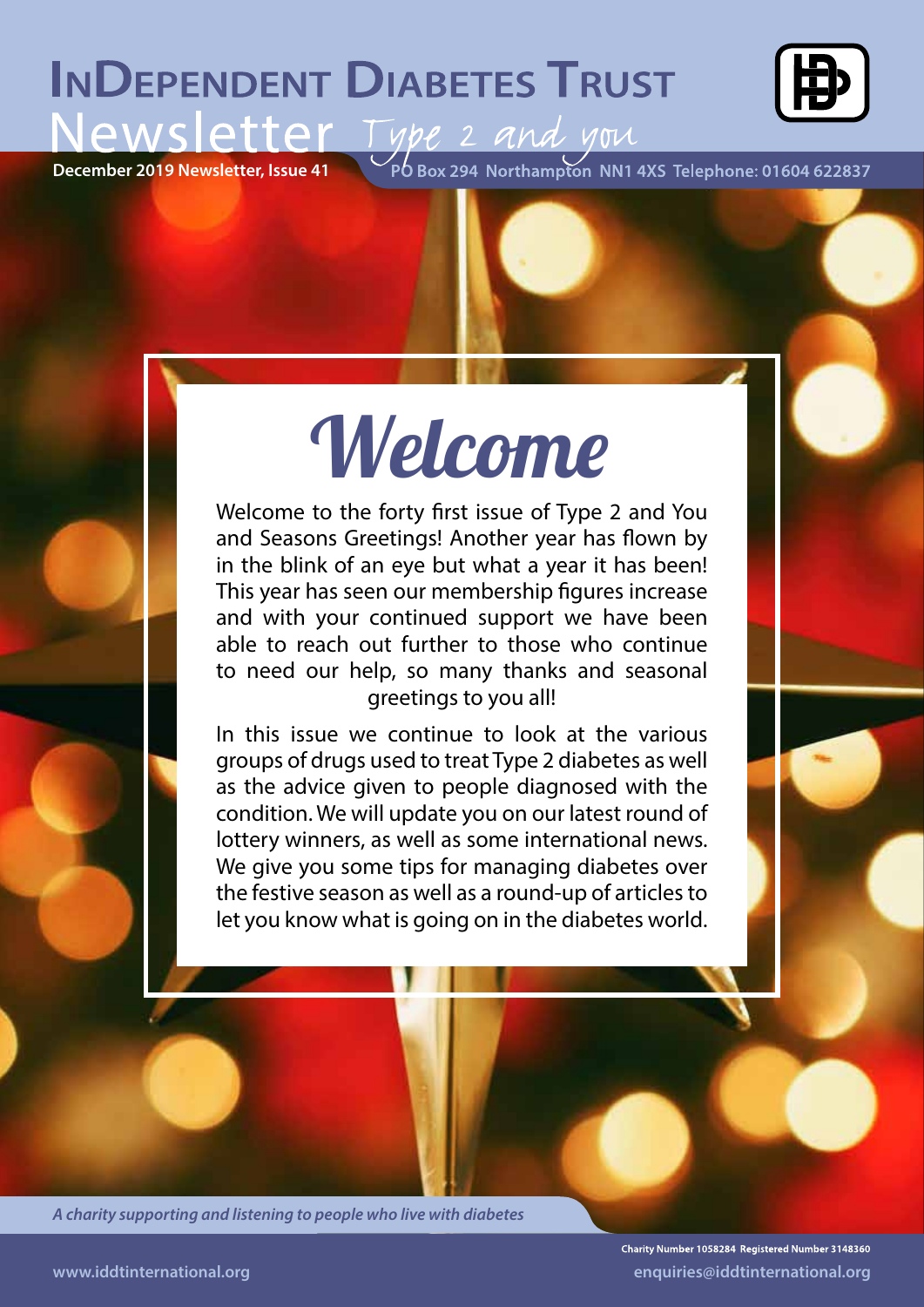# METFORMIN

If there is a "typical" progression in the management of Type 2 diabetes then the first piece of advice most people receive is to make some lifestyle changes, such as, lose weight, exercise more and eat a healthy diet. While this advice in itself is not bad advice it may not be appropriate for everybody. For example, not everyone with Type 2 needs to lose weight and the vast majority of people with Type 2 cannot manage their diabetes by following this advice alone, at least not indefinitely. At this point, health professionals will start to give consideration to the introduction of medication. Alternatively, they may give consideration to starting medication immediately after diagnosis - enter metformin.

Metformin is usually the first line treatment for Type 2 diabetes. For some people, metformin works well over a long period of time but it may be that second and third line medications need to be added in at some point. Other articles in this series focus on these drugs and we will talk about some of the combination therapies available later in this piece.

Metformin is part of a group of drugs called Biguanides. Biguanides have a wide variety of surprising uses, such as anti-malarials and disinfectants, but most notably in the treatment of Type 2 diabetes. Metformin is the generic name for the drug used to treat Type 2 diabetes but as with all medicines it has two brand names, Glucophage and Yaltormin SR.

The exact pharmacology of how metformin works is not known but what we do know are the effects it has on the body and how it helps to control Type 2 diabetes. In order to understand how

metformin works and how it differs from other Type 2 drugs, it is helpful to know about the "typical" development and progression of Type 2 diabetes. In the early stages of Type 2 the body develops a condition called insulin resistance. This is when the pancreas is still producing insulin but the body is not able to use its own insulin properly, meaning that blood sugar levels rise. Metformin reduces this insulin resistance, allowing the body to use it effectively and blood glucose levels drop. Unfortunately, over time the pancreas tends to produce less and less insulin so other medications are introduced to increase insulin production which acts alongside metformin to help control blood sugar levels.

There are many different combinations of drugs that can be used alongside metformin to help control Type 2 diabetes (far too many to mention them all here!!!) and you should discuss with your health professional which combination will suit you best.

As with any drug, metformin can have its side-effects, most commonly stomach upsets. In severe cases, these side-effects can be helped by prescribing a slowrelease version of the drug. These versions of the drug usually have the same name as the regular version but the name is followed by the initials, either CR, MR or SR, indicating that it is a slow-release equivalent. Metformin is always presented in tablet form.

That being said, metformin remains one of the most reliable and regularly prescribed drugs for treating Type 2 diabetes, with a long and proven track-history.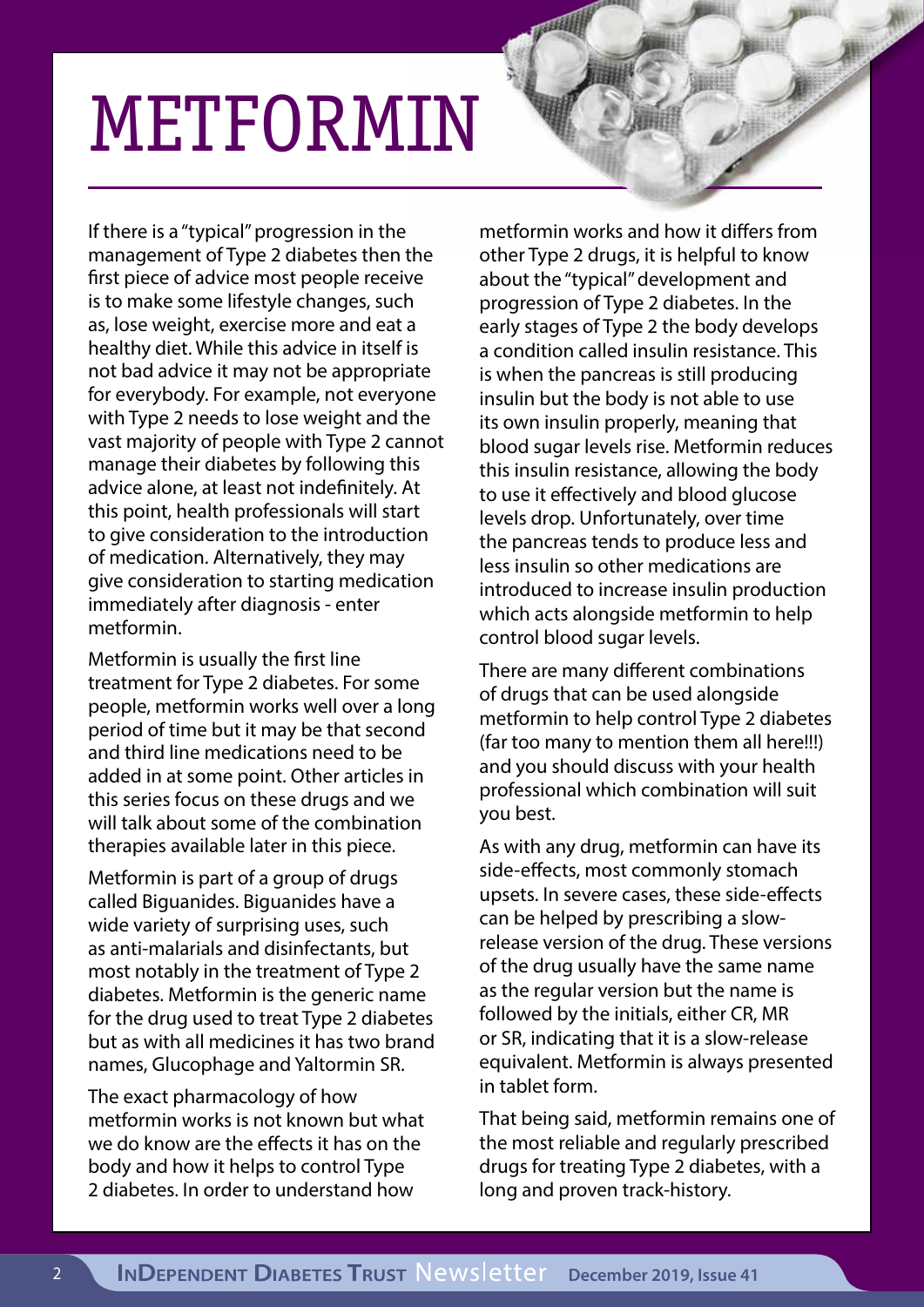### It's time to think about the seasonal flu jab

The flu jab is offered first to people in 'at risk' groups and this includes people with diabetes, pregnant women, the elderly and now children. It gives good protection [70-80% reliability] against all strains of flu and lasts for a year. Flu viruses are spread rapidly by coughs and sneezes from infected people.

#### **THE PNEUMO JAB**

What has become called the pneumo jab protects against pneumonia [inflammation of the lungs]. Pneumococcal infections are caused by a bacterium with many different strains and can lead to serious health conditions. They can affect anyone but some groups of people have a higher risk of the infection developing into a serious health condition. These include:

- children who are under two years of age – they are vaccinated as part of the childhood vaccination programme.
- adults who are 65 years of age or over.
- children and adults with certain chronic [long-term] health conditions.

Pneumococcal infections are easily spread from person to person by close or prolonged contact with someone who has the infection. The bacteria are present in tiny droplets that are expelled when someone who is infected breathes, coughs or sneezes. You will also be infected if you breathe in these droplets or if you touch any droplets that might have landed on a surface and then transfer them to your face.

Once the bacteria have entered your body, usually through your nose or throat, they can either lie dormant or they can multiply and cause health problems such as pneumonia.

**When you see your GP for a seasonal flu jab, ask whether you also need the 'pneumo jab' to protect you. It's available to everyone aged 65 or over, and for younger people with some serious medical conditions, including diabetes.**

## **CHRISTMAS TIPS**

Christmas is a mixture of many things – presents, excitement for children [and adults] and a busy time for adults. But if you or a member of your family has diabetes, Christmas can be a worrying and stressful time too, especially if this is your first time with diabetes. Celebrating Christmas is not just a time for presents but also about food! We all eat a lot more than we should and we tend to eat much more of the sort of food that is not exactly ideal for people with diabetes. It doesn't matter whether you are taking tablets and/or insulin for Type 2 diabetes, you can't take a day off from it but it is important to remember that it is a time to be enjoyed with family and friends.

If you would like more information about managing over the Christmas period ask for a copy of our FREE BOOKLET – DIABETES AT CHRISTMAS, using the details at the end of this newsletter.

### **Christmas cards**

We would also like to thank everyone who has already bought Christmas cards from us and remind those who haven't that we still have cards available. They are £3.25 per pack of 10 plus 80p per pack p&p and again they can be ordered using the details at the end of this newsletter.

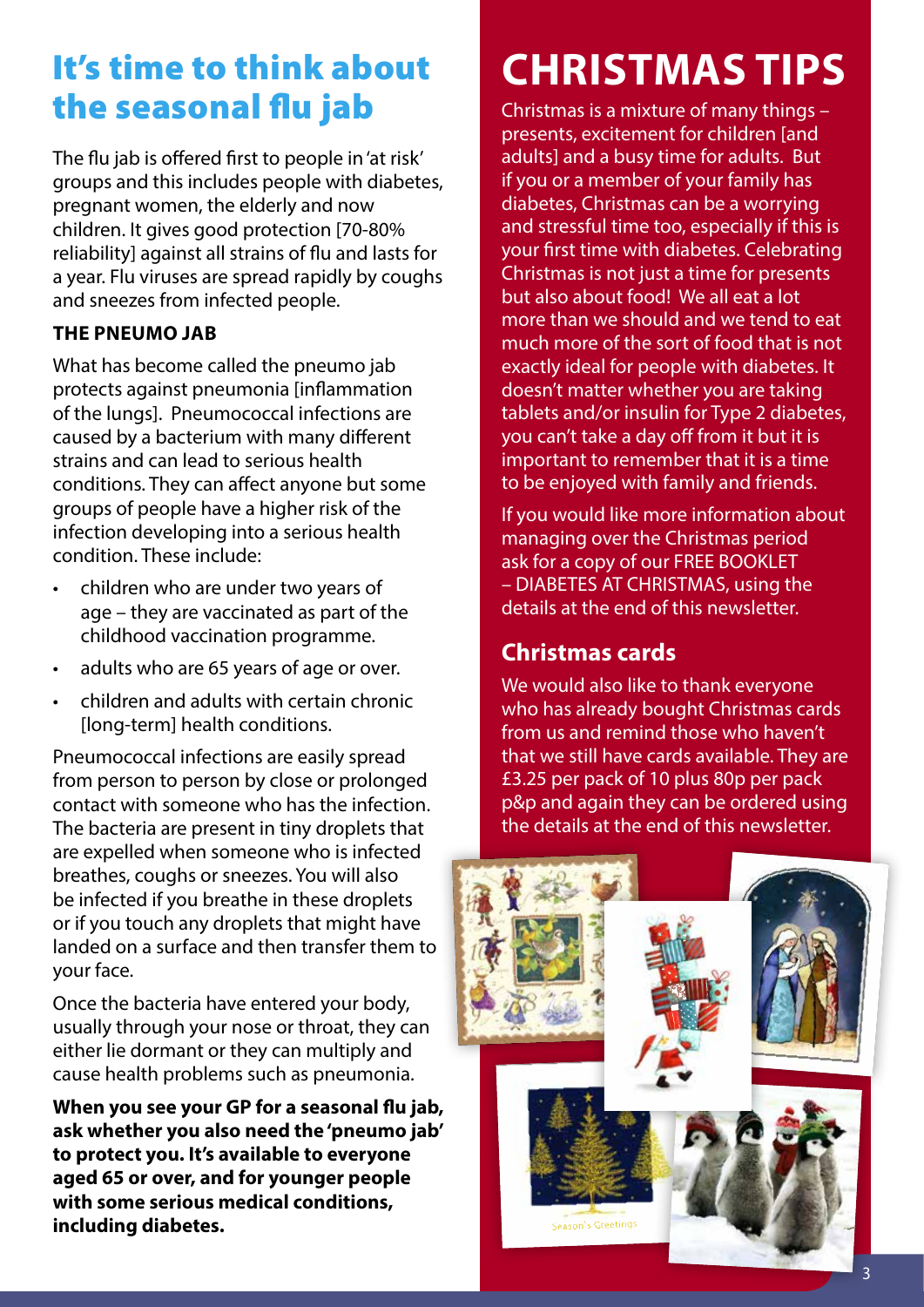

## **How to Change Your Lifestyle PART2**

In this second instalment of our series of articles on how to change your lifestyle we look at some ideas and tips on how to lose weight. We have to say at the outset of this article that not everyone who has Type 2 diabetes is overweight and with people in this situation it is most likely that there is a genetic component causing the condition. However, there is a highly significant link between carrying excess weight, especially around the middle, and the development of Type 2. Losing this weight can significantly contribute to the successful management of Type 2.

**IN THEORY, LOSING WEIGHT IT EASY -** If you eat fewer calories than you use up then you will lose weight. On average a man needs 2500 calories a day and a woman needs 2000 calories a day. If you reduce your intake by 500 calories a day then you should lose half a kilo/about a pound a week. If you take exercise as well, such as walking or gardening, then you will lose more. There will be more about exercise in the next article in the series. Here are a few tips and tricks to help you lose weight:

**KEEP A RECORD OF ALL THE FOOD** 

**YOU EAT -** This is a good place to start. Instead of grazing throughout the day, delaying or skipping meals, try planned eating every four hours or so. However, this is not as easy as it sounds, as it involves planning ahead and lots of things can get in the way of what seems straightforward, such as food cravings or plain boredom. By keeping a plan you can see how you are doing and this can reinforce positive changes in eating habits.

**DAYTIME AND EVENING** - Most people are quite frugal eaters during the daytime, until they get home in the evening. By this time they are usually starving and there is no holding back. Having an afternoon snack around 4pm can help, especially if it is high protein/high fibre. Following this with an evening meal with high fibre vegetables or salad with an adequate amount of protein should keep you going until morning without overdoing the calories.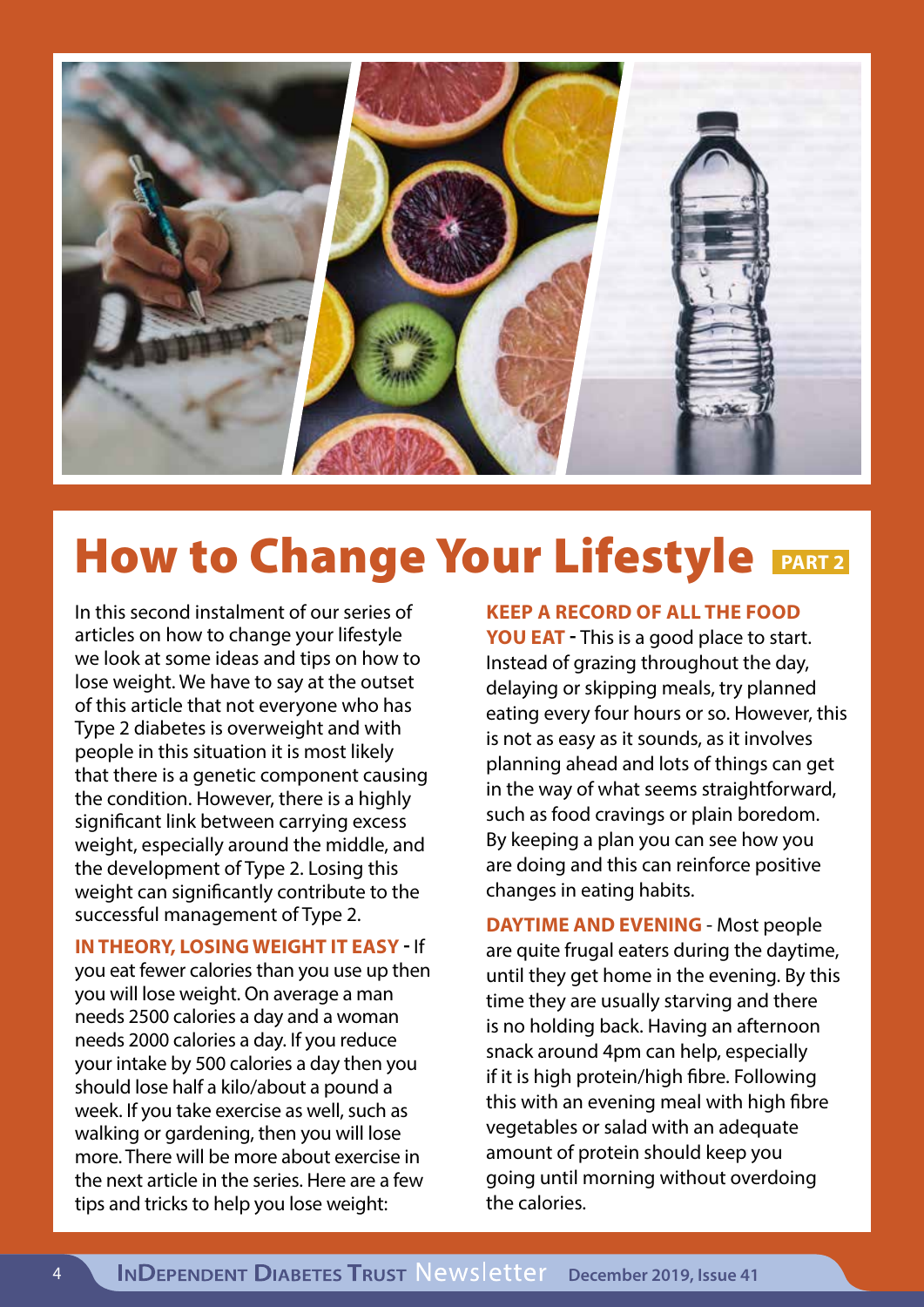#### **GO FOOD SHOPPING ON A FULL**

**STOMACH -** Make a list and stick to it. If you go shopping on a full stomach with a list then you will be less likely to buy high calorie snack foods which will seem more tempting if you are hungry.

#### **TRY TO CONTROL FOOD CRAVINGS.**

- Is it hunger? Eat cold meat or a boiled egg.
- Desperate for something sweet? Rinse your mouth out with dry wine, lemon juice or vinegary foods such as pickled onions.
- Desperate for something salty? Eat something sweet like a piece of high cocoa chocolate.

These may seem like strange solutions but they do work! So what do you do if you fall off the wagon and give in to your cravings? It is tempting to think I have started now so I may as well carry on and start over tomorrow. The professional consensus is to get back on the wagon straight away.

**DRINKING WATER -** Research has shown that drinking 2 cups of water prior to a meal can help with weight loss. The research divided participants into 2 groups, those that drank water prior to a meal and those that did not, all on a low-calorie diet. Over 12 weeks, the water drinkers lost about 15.5 pounds while the non-water drinkers lost only 11 pounds. The researchers proposed that the water fills up the stomach so participants felt full and were likely to eat less.

We hope you have found this article helpful. If you would like more information about losing weight then please ask for our FREE booklets "Diabetes – Everyday Eating" and "Weight and Diet" using the contact details at the end of this newsletter.

## GOOD NEWS FROM DREAM TRUST, INDIA

For many years some of our members have been sponsoring children with diabetes at Dream Trust in Nagpur, India. In addition to supporting their medical needs, sponsorship has



also included helping with their education. This has applied especially to girls with Type 1 diabetes so that they can financially support themselves if they do not marry as a result of having diabetes.

Dr Pendsey, who runs Dream Trust, has written to IDDT with good news about 3 girls that have been sponsored by IDDT members since they were little.

- Aditi Kothari has completed her physiotherapy course and came first in the entire state of Maharashtra with 79.78%. She is now doing an internship with an Orthopaedic clinic.
- Snehal Kale has completed her graduation in Ayurvedic medicine, BAMS. She intends to do postgraduation in Gynaecology. In the entrance exam she secured 94.6%. She has also been looking after her father for the last 3 years as he is undergoing treatment for throat cancer.
- Radha Wath has completed her graduation in commerce and is working with a Chartered Accountant firm.

Dr Pendsey says that it is always a gratifying experience to see spectacular performance of our sponsored children and this is what we all want for these under privileged girls with Type 1 diabetes to lead a life with pride and dignity. .

Thank you to everyone who sponsors the children at Dream Trust.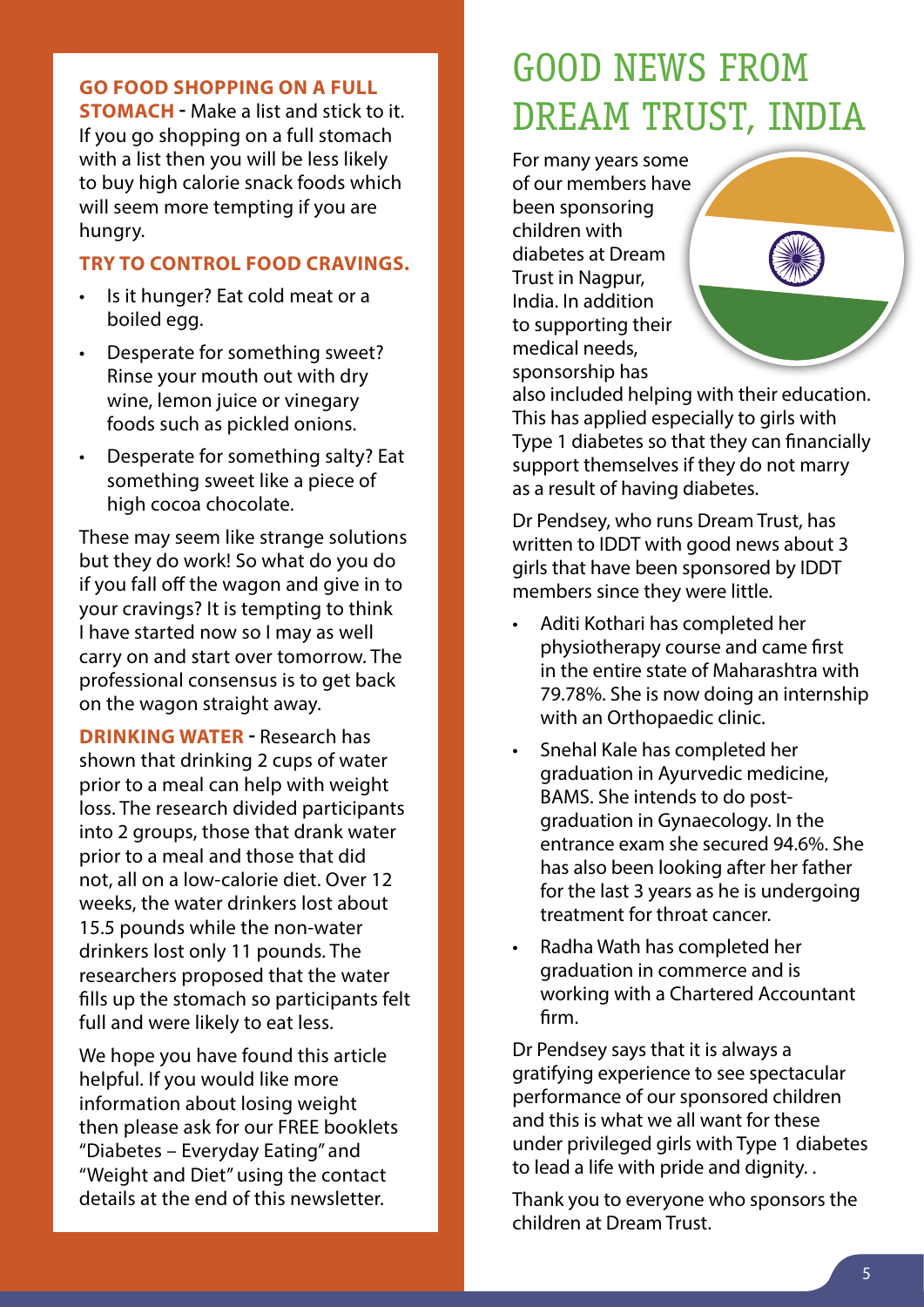## **Ways you can look after your feet**

**While correct professional help at the right time is essential for the care of your feet, there are ways to take care of them at home to help you to prevent problems arising. Here are just some ways that can be useful.**

### Diabetes-Friendly Socks

Our Comfort Socks have been developed for use by people with diabetes, vascular disorders and other circulatory problems. No elastic is used in the top of the sock, relying only on the gentle control of the rib for support. We also produce a Fuller Fitting Longer Sock for people who find it difficult to wear ordinary socks. These are made with a large circumference top and are suitable for people who may be suffering from oedema, for example.

Both socks come in a range of sizes

- The Comfort Sock comes in small [4-7], medium [6 1/2-8 1/2], large [9-11] and x-large [11-13].
- The Fuller Fitting Sock comes in small [4-7], medium [61/2-81/2], large [9-12].

Both are manufactured as a unisex sock from a high quality cotton blend. They both come in a range of colours - grey, navy, white, black and beige.

The Comfort Socks retail at £8, the Fuller Fitting at £12 per pair including p&p and can be purchased from our website shop, http://www.iddt.org/shop or by phoning IDDT on 01604 622837.



### neuropad®



neuropad® can detect early complications of the feet which can lead to foot ulcers and even amputation. The test is completely painless and is an early warning system for your feet. Diabetes can result in the sweat glands not producing enough moisture, leading to dry and cracked feet.



#### **Diabetes can damage the nerves in your feet**



A neuropad® is stuck to the sole of each foot like a small sticking plaster and left in place for 10 minutes. The pad is blue to start with and should turn pink in the presence of moisture from sweating. If the neuropad® patch stays blue, or if it turns a patchy blue/pink, this indicates that you may have some level of diabetic peripheral neuropathy and your sweat glands are not working properly.

Two test pads cost £14.99 and can be purchased from our website shop, http://www.iddt. org/shop or by phoning IDDT on 01604 622837.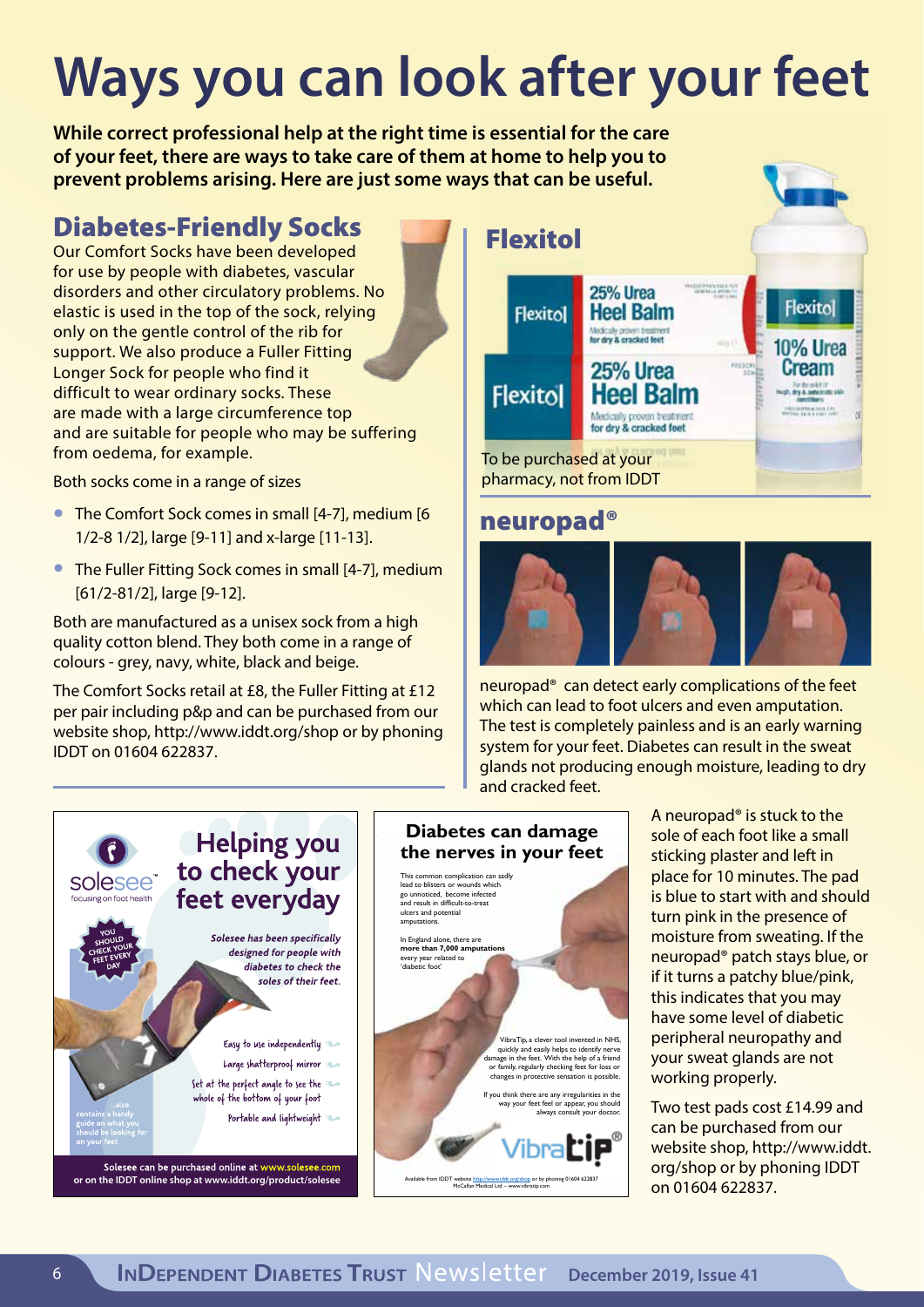## Bits & Pieces

### **Type 2 and Fractures**

A retrospective study conducted in Japan has found that elderly people with Type 2 diabetes are at greater risk of fractures than the general population. This in turn increases the likelihood of hospitalisation and the problems of managing diabetes in the hospital environment. The main risk factor was the use of thiazolidinediones (also called glitazones) to treat Type 2 diabetes. In the UK, thiazolidinediones are prescribed under the brand name Actos (pioglitazone). It is important to bear in mind that this study only reflects results found in Asian populations and further work needs to be done to see if similar results are found in other populations.





### **Semaglutide**

Recently published research has shown that the treatment of Type 2 with Semaglutide (Ozempic) significantly reduces the risk of cardiovascular events in patients regardless of age, gender or baseline cardiovascular risk when compared to a placebo. However, the study does recommend further investigation of the effects of the drugs within these individual groups.

While we are on Semaglutide, it may be of interest that in the USA, the Federal Drug Agency (FDA) has approved the prescribing of Semaglutide in tablet form, branded as Rybelsus. This will be the first GLP 1 available in tablet form, all others such as Byetta and Victoza are only available in injectable forms. It will be interesting to see if the European regulators follow suit.

### **What comes after Metformin?**

An article recently published in the journal Diabetes Therapy has highlighted the growing body of evidence to suggest that SGLT 2 inhibitors (Gliflozins) should be the preferred second-line treatment for Type 2 when treatment with metformin alone is failing. It points out how treatment with SGLT 2 inhibitors can reduce the burden of heart failure and kidney disease in patients, whether or not they already have either of the conditions.



### **Higher risk of Type 2 diabetes among shorter people – Yes really!**

German researchers used a group of nearly 27,500 people aged between 35 to 65 and found that every additional 10cms in height was associated with a 41% reduced risk of Type 2 diabetes in men and 33% reduced risk in women. The findings also showed that each additional 4 inches of height lowered the risk of diabetes by 86% in men and 67% in women who were not overweight. (Diabetologia, September 2019)